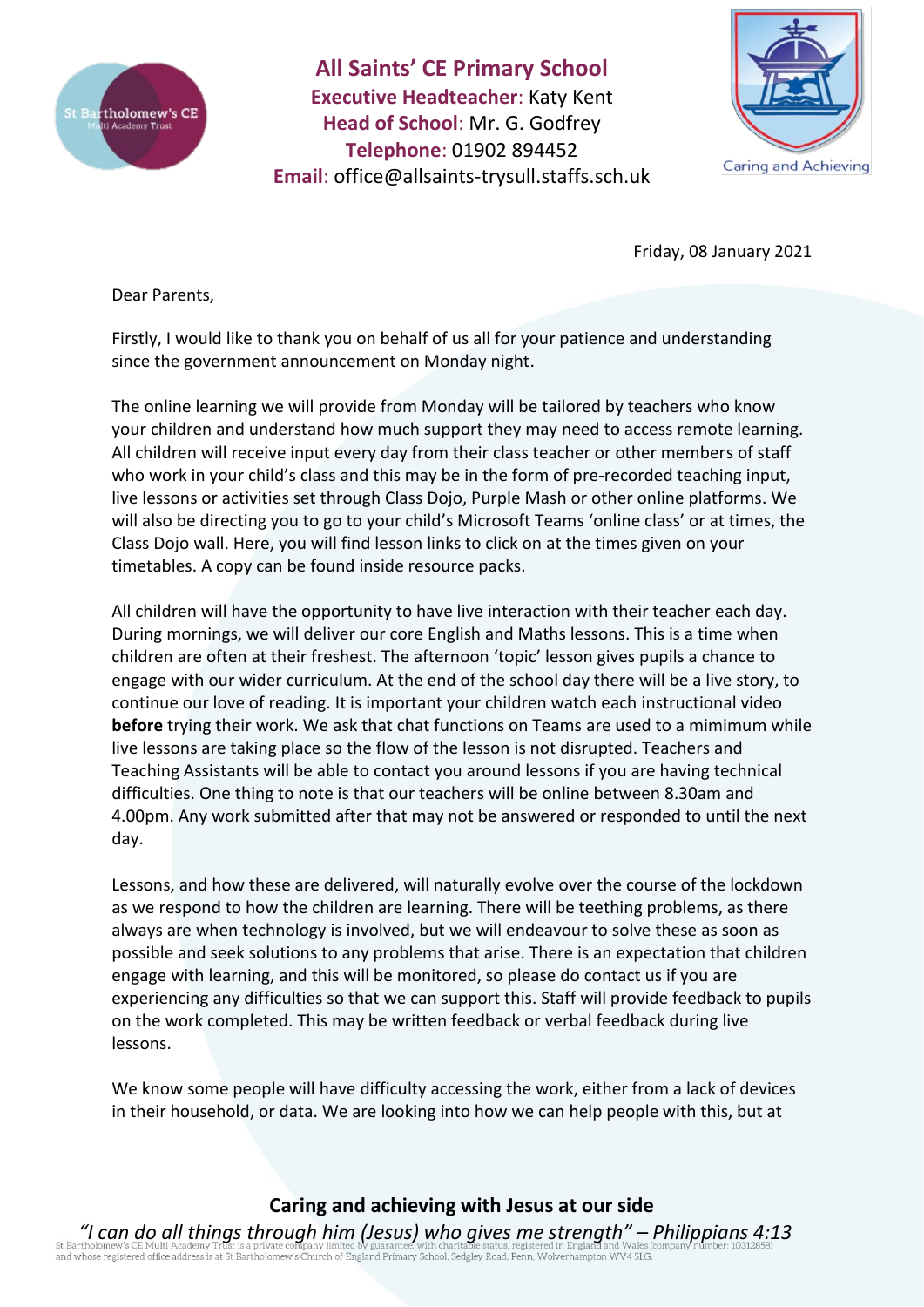

**All Saints' CE Primary School Executive Headteacher**: Katy Kent **Head of School**: Mr. G. Godfrey **Telephone**: 01902 894452 **Email**: [office@allsaints-trysull.staffs.sch.uk](mailto:office@allsaints-trysull.staffs.sch.uk)



present the government has sent us one laptop for the entire school. We are looking at how we can increase this, but we have heard nothing from the government this week. We have also been investigating ways in which we can access free data for people, but we are doing this ourselves and have received little or no help for the government on this either.

If your child is not accessing work, we will be contacting you by phone or by Teams to see if we can help. We may also do this if your child requires additional support, as all our TAs are assisting the teachers with online learning.

Another point to make is that the content that the keyworker children are receiving in school is **exactly** the same as what is being delivered online. There is no difference for those children who have to attend school. Can I remind parents that, while we are happy to have all eligible children in school, if you or your partner are at home you really should be keeping the children at home. We have considerably more children in school than in the first lockdown and, while we understand that parents have to work, we need to remember that the whole point of lockdown is to limit the amount of mixing that children do in the school setting.

We fully appreciate that remote learning of this nature is not an easy task for parents, especially given the demands of an already difficult situation. Please do contact us if we can be of any help. Please also know that we are still here for all of our families and if you are in a situation where you are isolating or need to attend urgent appointments and need assistance for your children during this time, do not hesitate to get in touch to see if we can provide help and support. Finally, I am told Microsoft Teams can apparently be accessed through X-Box and Playstations, as well as laptops, Ipads and phones. This varies depending on the type of device, but I have included a Youtube link and guide at the end of this letter.

The arrangements for attending school remain as they have been since September regarding times, drop off and collection arrangements and what the children are able to bring to school. We have been notified that there will be no milk or fruit deliveries for keyworker children in school, so if you would like your child to have a mid-morning snack, please send them with a piece of fruit and their bottled drink. We have had to change some of our in-school timetabling but your child's PE days remain the same as the Autumn term. On these days children arrive dressed in their PE kits. Children are required to wear school uniform on the days that they are not having PE. However, we are required to keep windows partially open so you may wish for them to wear extra layers. Breakfast and after school club is still available, so please contact the school office if you would like to use this service.

The usual guidance regarding what to do if anyone in your household experiences symptoms of Coronavirus apply, and we ask that you inform school immediately if this is the

**Caring and achieving with Jesus at our side**

*"I can do all things through him (Jesus) who gives me strength" – Philippians 4:13* of a discovering of the discovering in the product of England Primary School, Sedgley Road, Penn, Wolverhampton WV4 5LG.<br>and whose registered office address is at St Bartholomew's Church of England Primary School, Sedgley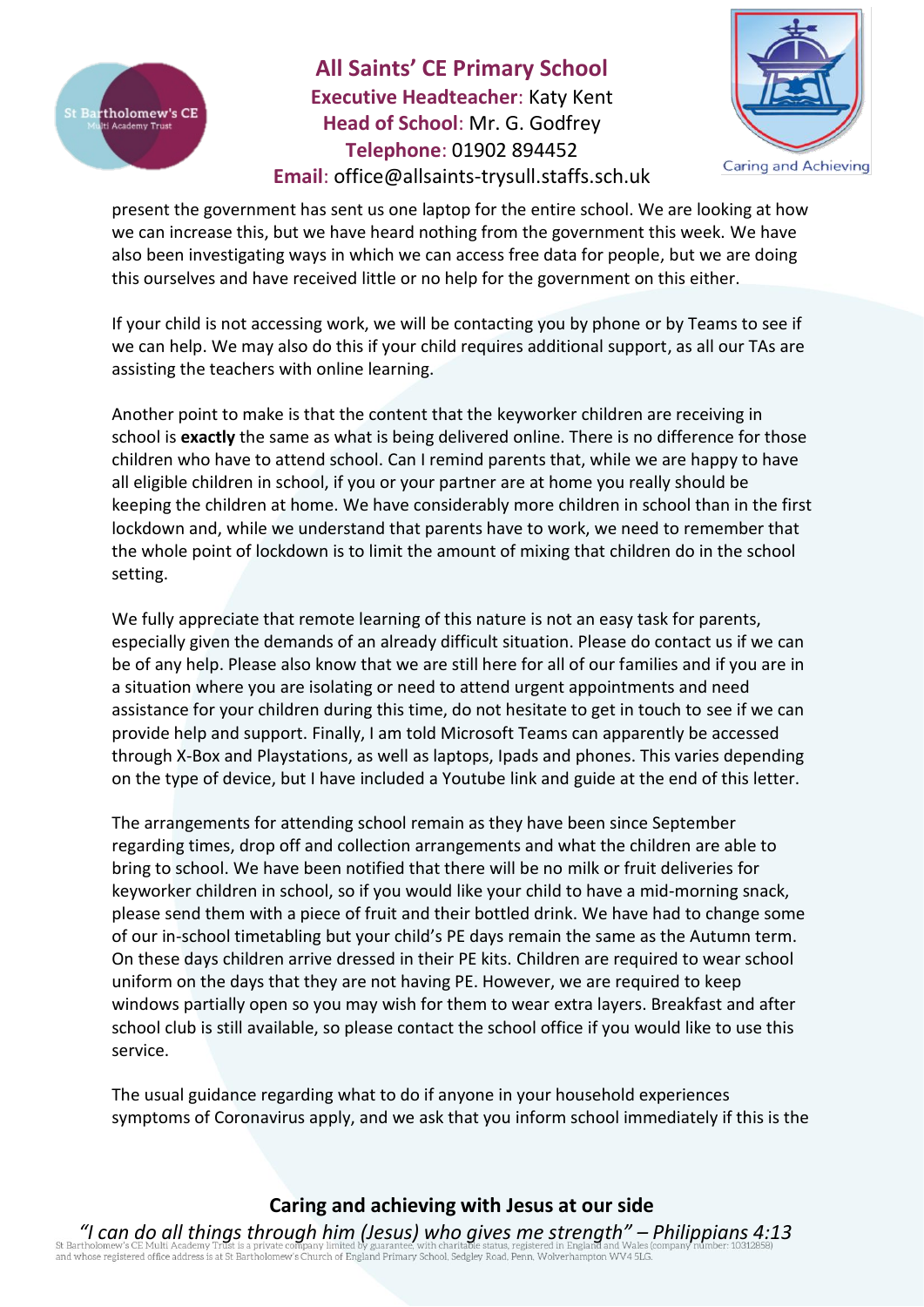

**All Saints' CE Primary School Executive Headteacher**: Katy Kent **Head of School**: Mr. G. Godfrey **Telephone**: 01902 894452



**Email**: [office@allsaints-trysull.staffs.sch.uk](mailto:office@allsaints-trysull.staffs.sch.uk)

case and to isolate accordingly. Similarly, if anyone in your child's bubble within school tests positive and is identified as a close contact, your child may be asked to self-isolate.

I would like to finish by thanking you for all that you are doing and will be doing for your children. We will always seek to embrace new technology and we will face new challenges together, becoming more knowledgeable, skilled and dynamic as a result of the journey.

We can't wait to see you all again. Stay safe and wishing you all good health.

Yours sincerely,

Head of School

.

**Caring and achieving with Jesus at our side**

*"I can do all things through him (Jesus) who gives me strength" – Philippians 4:13* or Bartholomew s CE Putul Academy Trust is a private company minical or guaranteer, will contribute status, registered office address is at St Bartholomew's Church of England Primary School, Sedgley Road, Penn, Wolverhampt